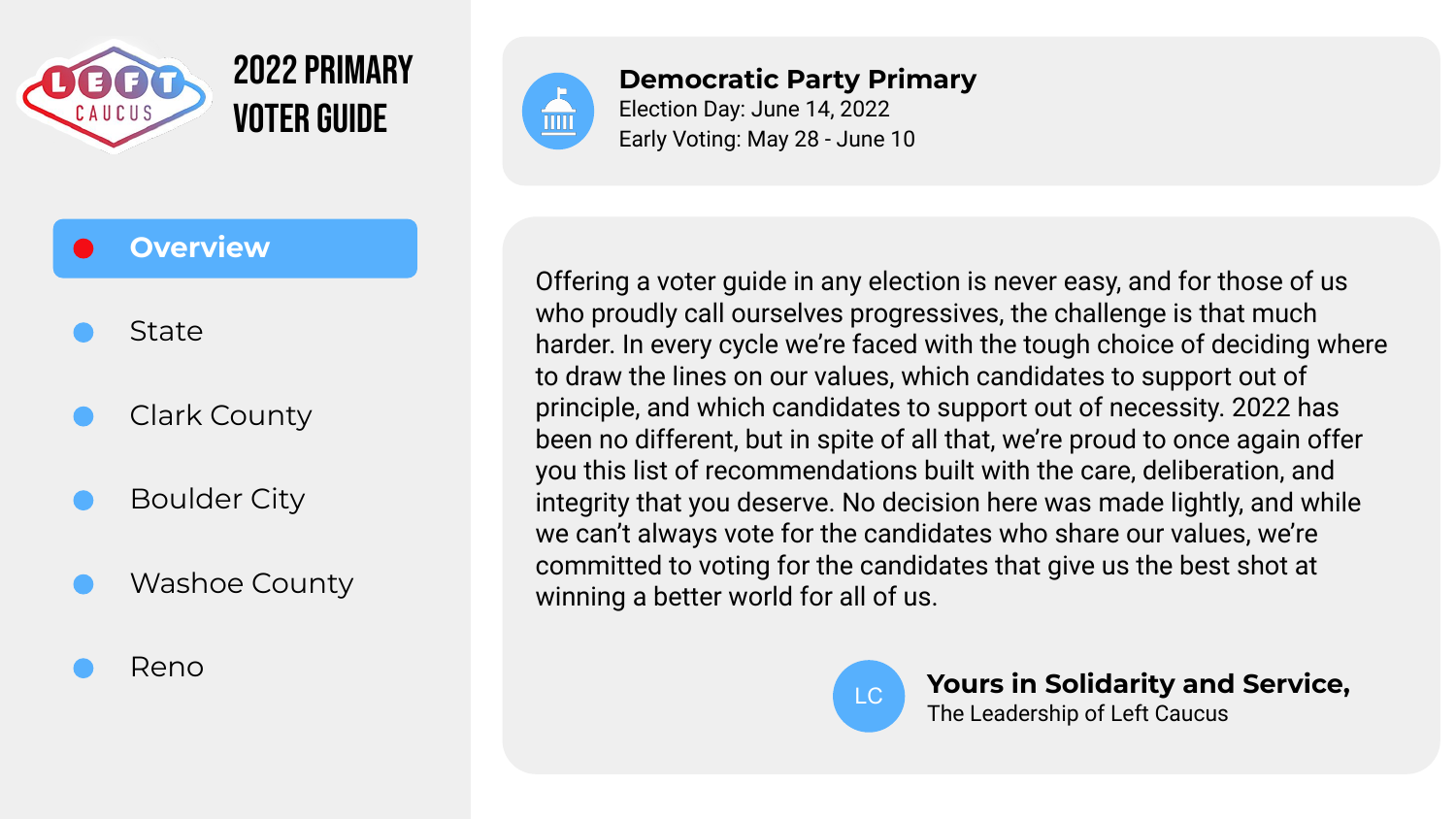

#### **State**

## Clark County

Boulder City

## Washoe County

Reno



Although Catherine Cortez Masto does not share many of the views integral to us as Leftists and Progressives, we understand the importance of keeping our state's marginalized populations protected from the hostility and hatred being proposed by far-right candidates and are recommending a vote for her.



#### **Representative in Congress, District 1** Dina Titus

Although Amy Vilela has run on Leftist and Progressive rhetoric and talking points, her actions and the state of her campaign do not show any commitment to winning her race or remaining accountable to voters. We cannot recommend a campaign that is being run for the enrichment of a political consultant rather than for the betterment of our community. We are left with no choice but to recommend Dina Titus.



### **Representative in Congress, District 2**

Elizabeth Mercedes Krause

Nevada's 2nd Congressional District is a historically Republican area where Democrats of any background have struggled to make headway. Given these challenges, we are recommending the support of Elizabeth Mercedes Krause, a highly-progressive candidate who is running to elevate the voices and highlight the needs of the Native American community in our state.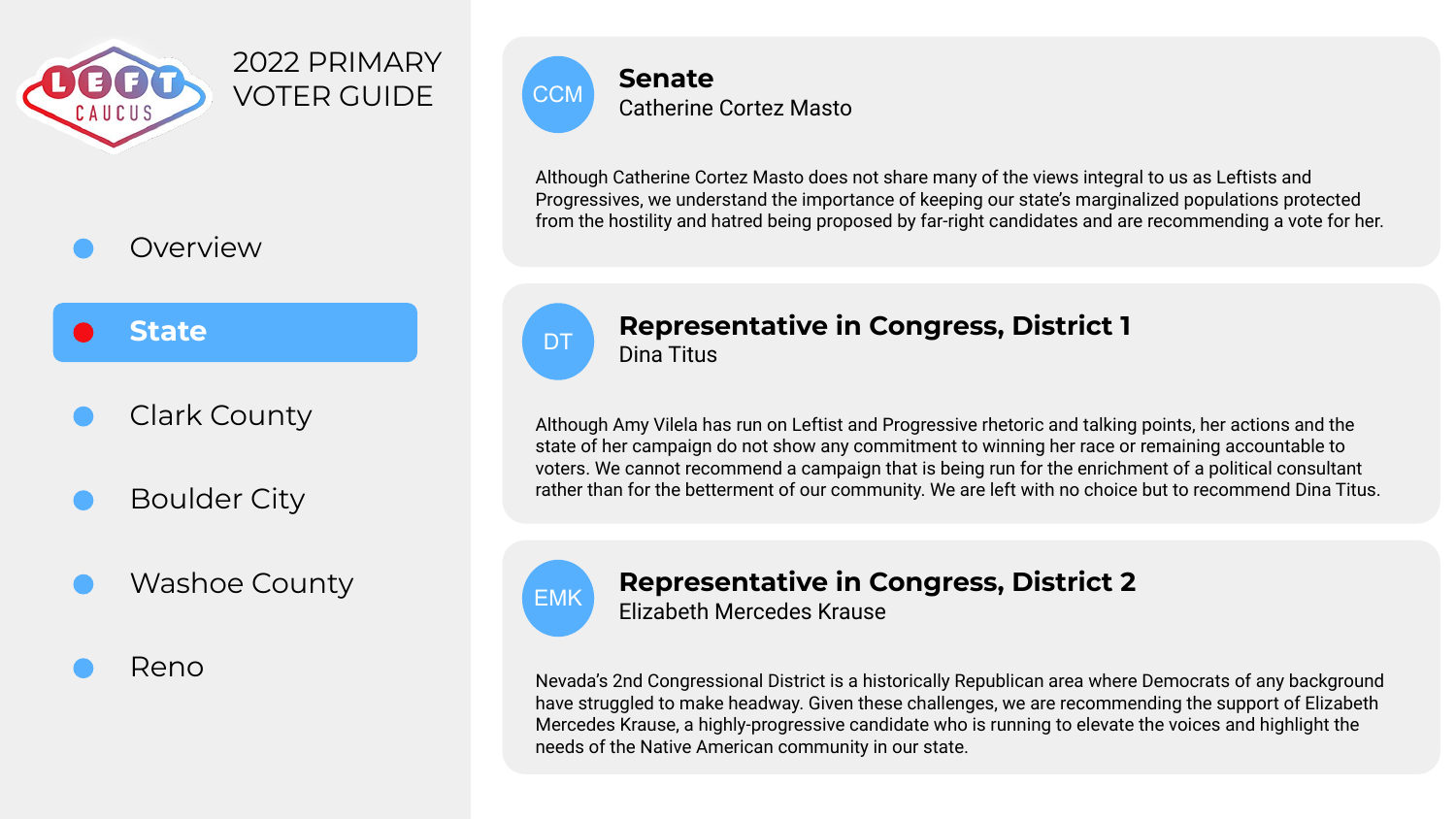



- Clark County
- Boulder City
- Washoe County





Although Gov. Sisolak shares very few of our principles and values, we understand the importance of keeping this all-important position out of the hands of right-wing extremists.







**Court of Appeals, Department 1** SS Deborah Westbrook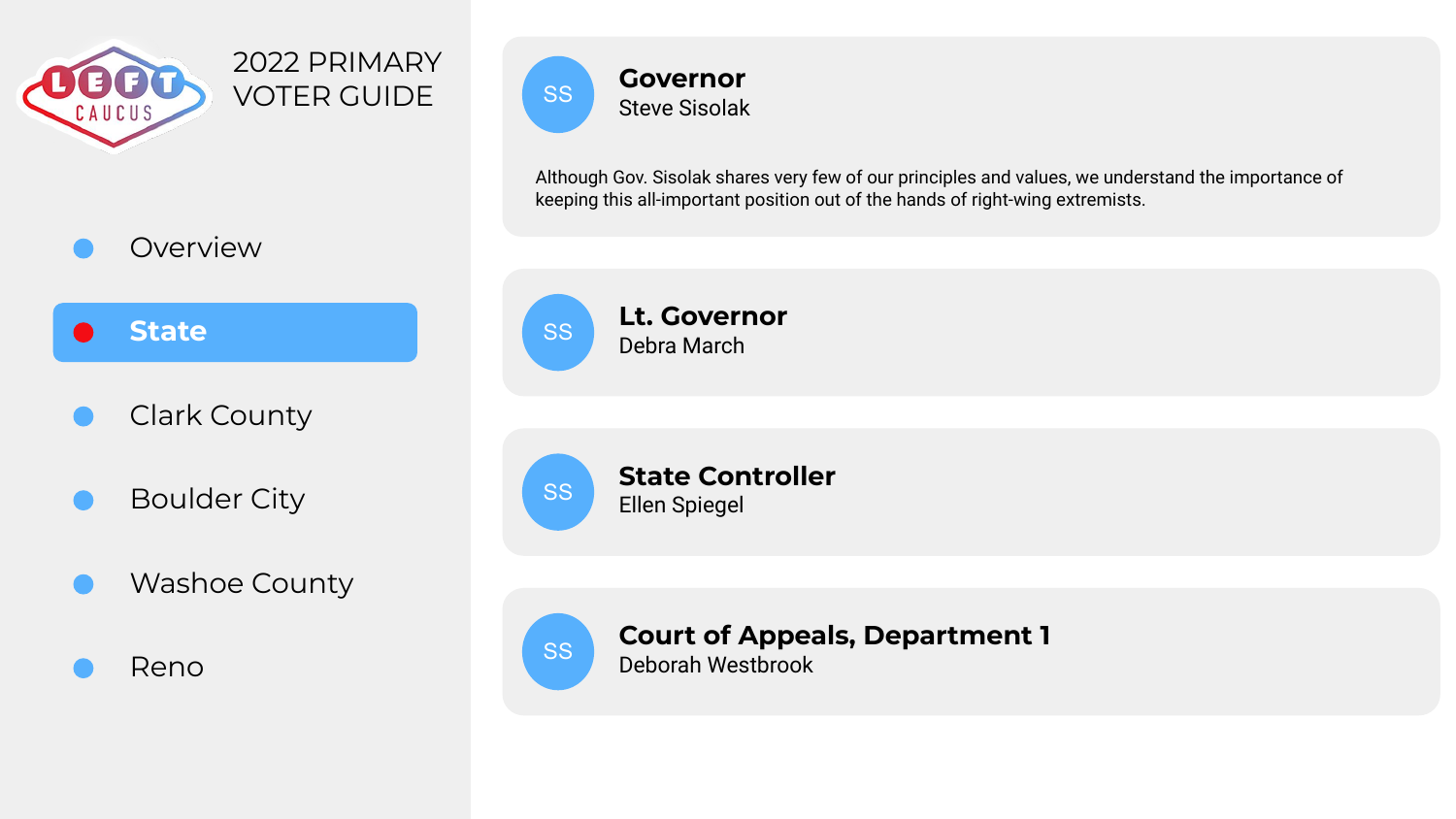

Overview

#### **State**

Clark County

- Boulder City
- Washoe County

#### Reno



#### **Regent State University District 6**  $K<sub>C</sub>$  **Kegent Stars**

#### **Regent State University District 7**  $H<sub>II</sub>$  Hieu Le



**Regent State University District 8** MC Michelee "Shelly" Crawford



#### **Regent State University District 13**  $JM$  John Moran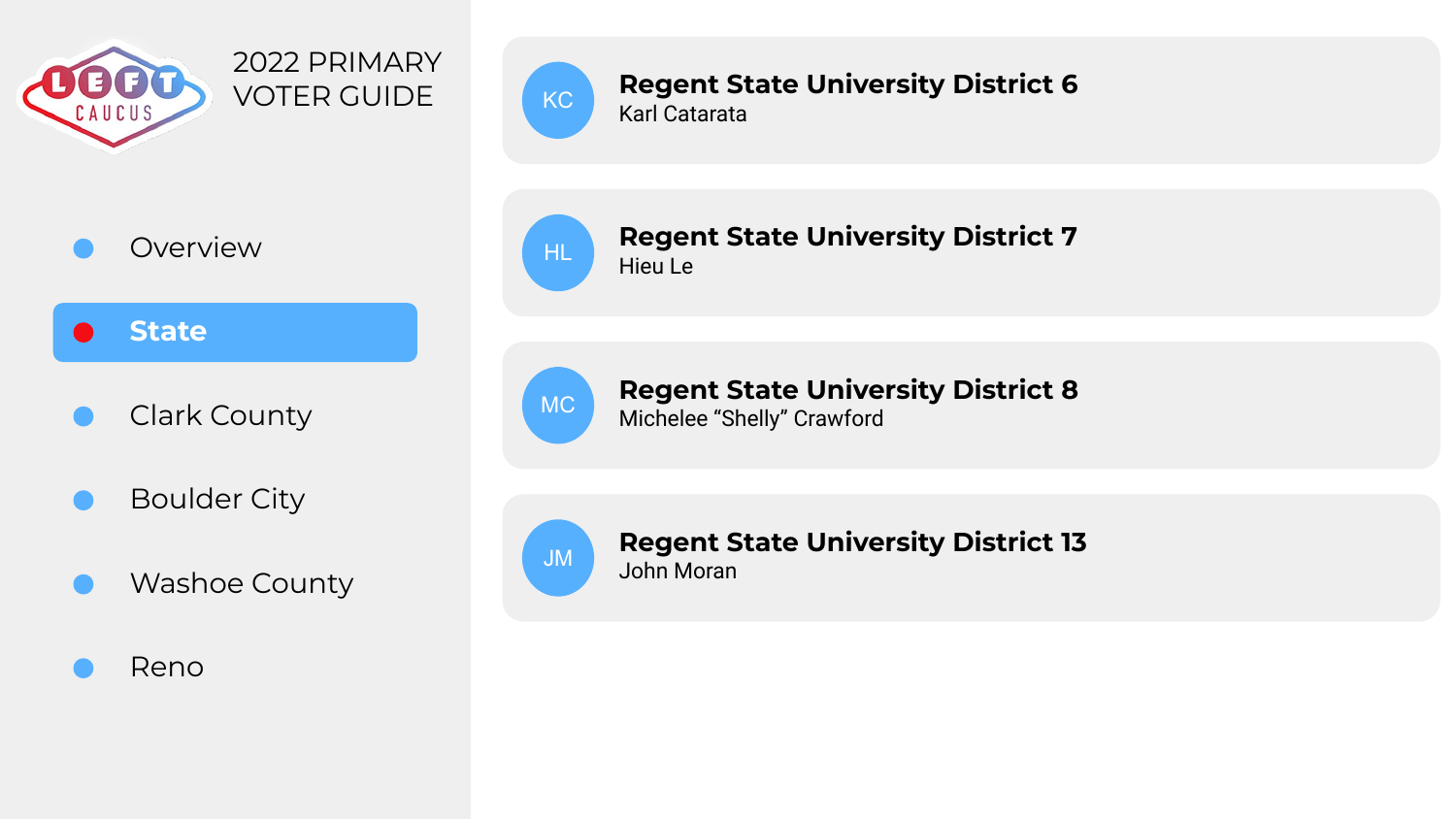

# Overview

**State** 

**Clark County**  $\bullet$ 

- Boulder City
- Washoe County

Reno



#### **State Senate District 12**  $\begin{array}{c} \text{LG} \\ \text{Lisa Guzman} \end{array}$

James Ohrenschall JO



#### **State Assembly District 3** SET State Assembly L



#### **State Assembly District 12** MEC **Max E. Carter II**



**State Assembly District 13** WR Will Rucker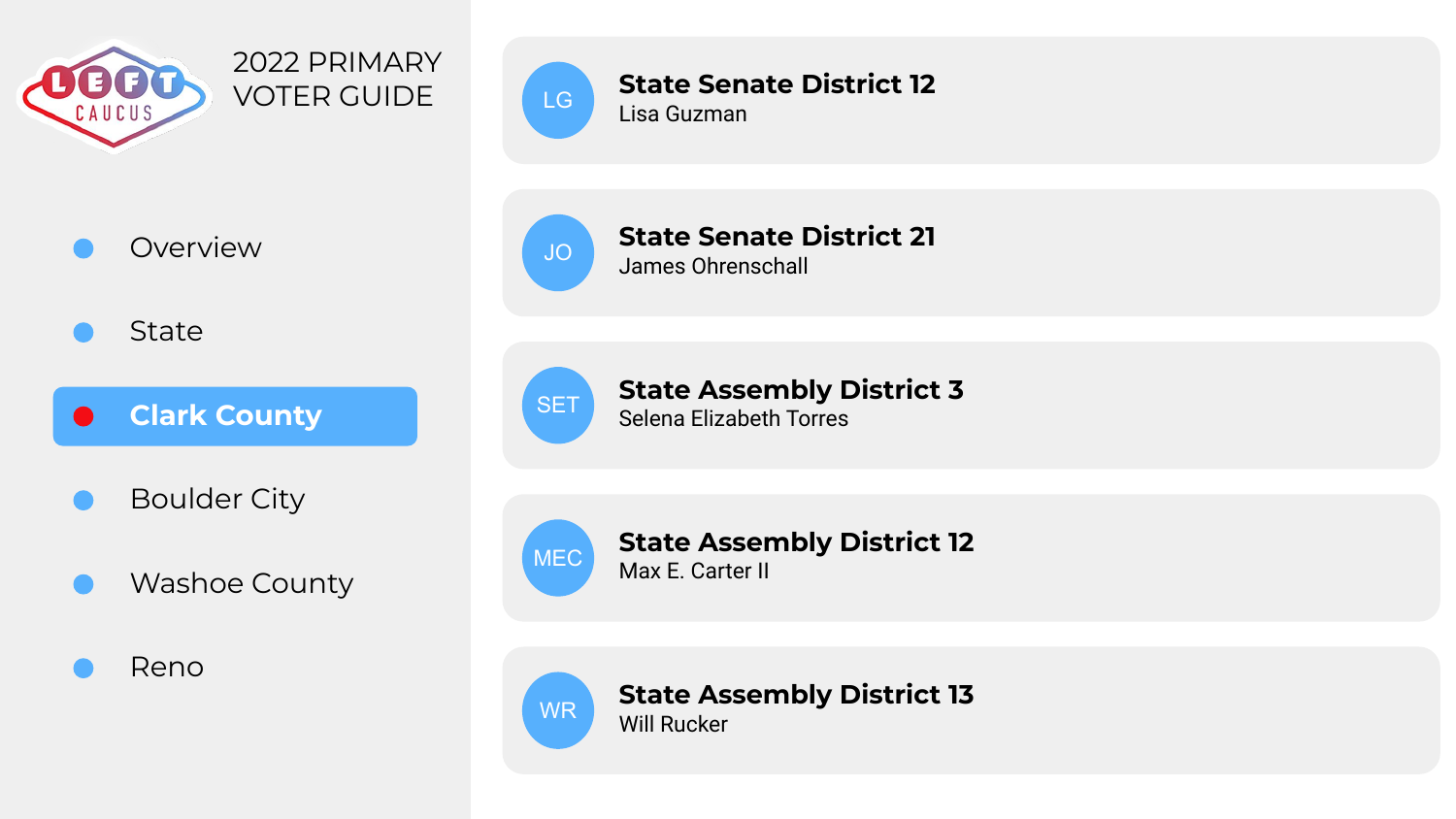

### Overview

**State** 

**Clark County**  $\bullet$ 

- Boulder City
- Washoe County

Reno



#### **State Assembly District 14** JMF **State Assemble**<br>James M. Fennell II



**State Assembly District 16** CG Cecelia González



**State Assembly District 20** SET Bavid Orentlicher



**State Assembly District 28** RD Reuben D'Silva



**County Commissioner District E**

WR Richard "Tick" Segerblom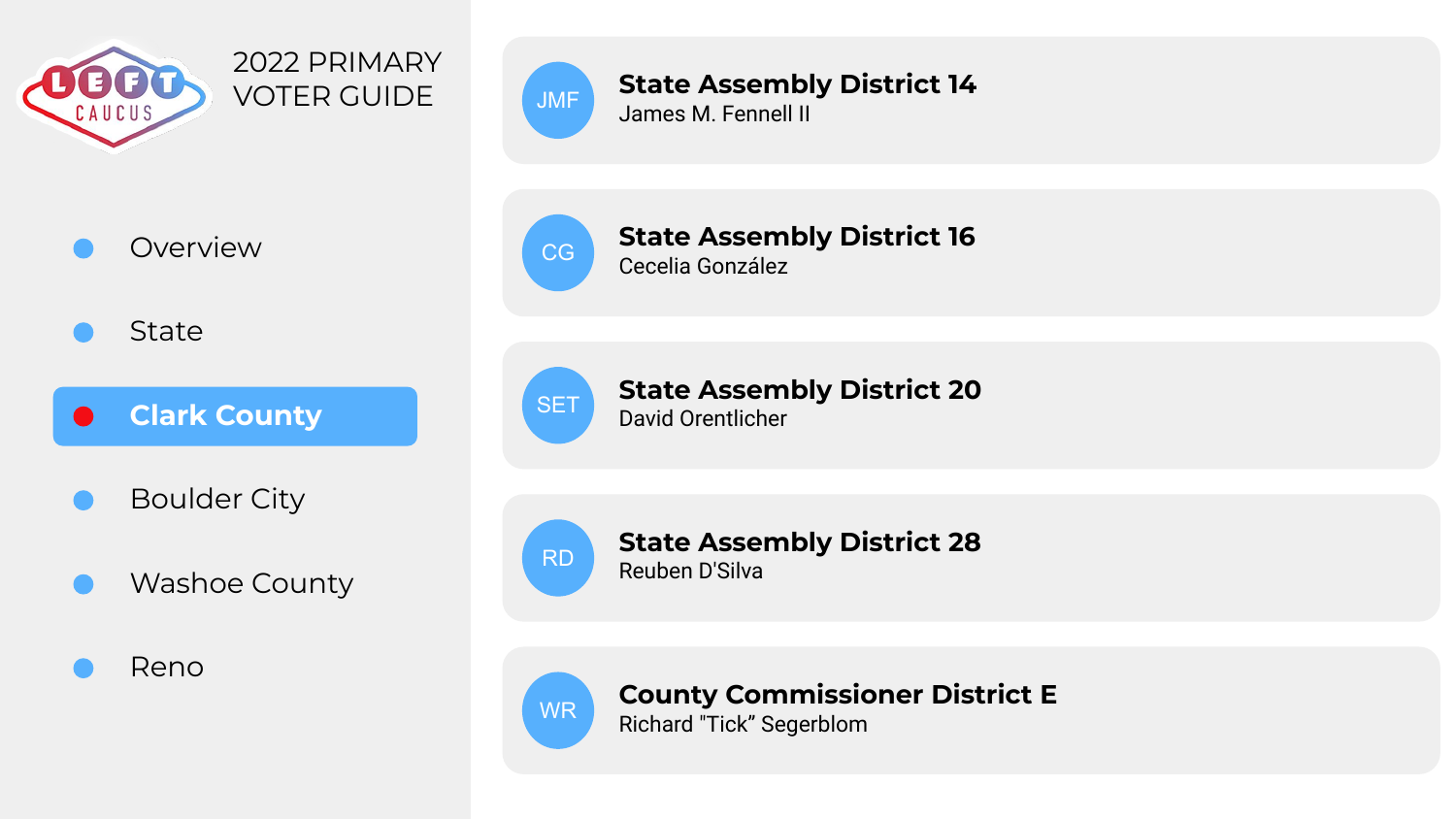



Overview

**State** 

**Clark County**  $\bullet$ 

- Boulder City
- Washoe County

Reno



**County Recorder** DC Debbie Conway



**County Treasurer** JD **County** II



**Public Administrator** RPR Rita Page Reid



**District Court Judge Department 11**

 $\begin{bmatrix} \mathsf{ER} \\ \mathsf{Ellie} \end{bmatrix}$  Roohani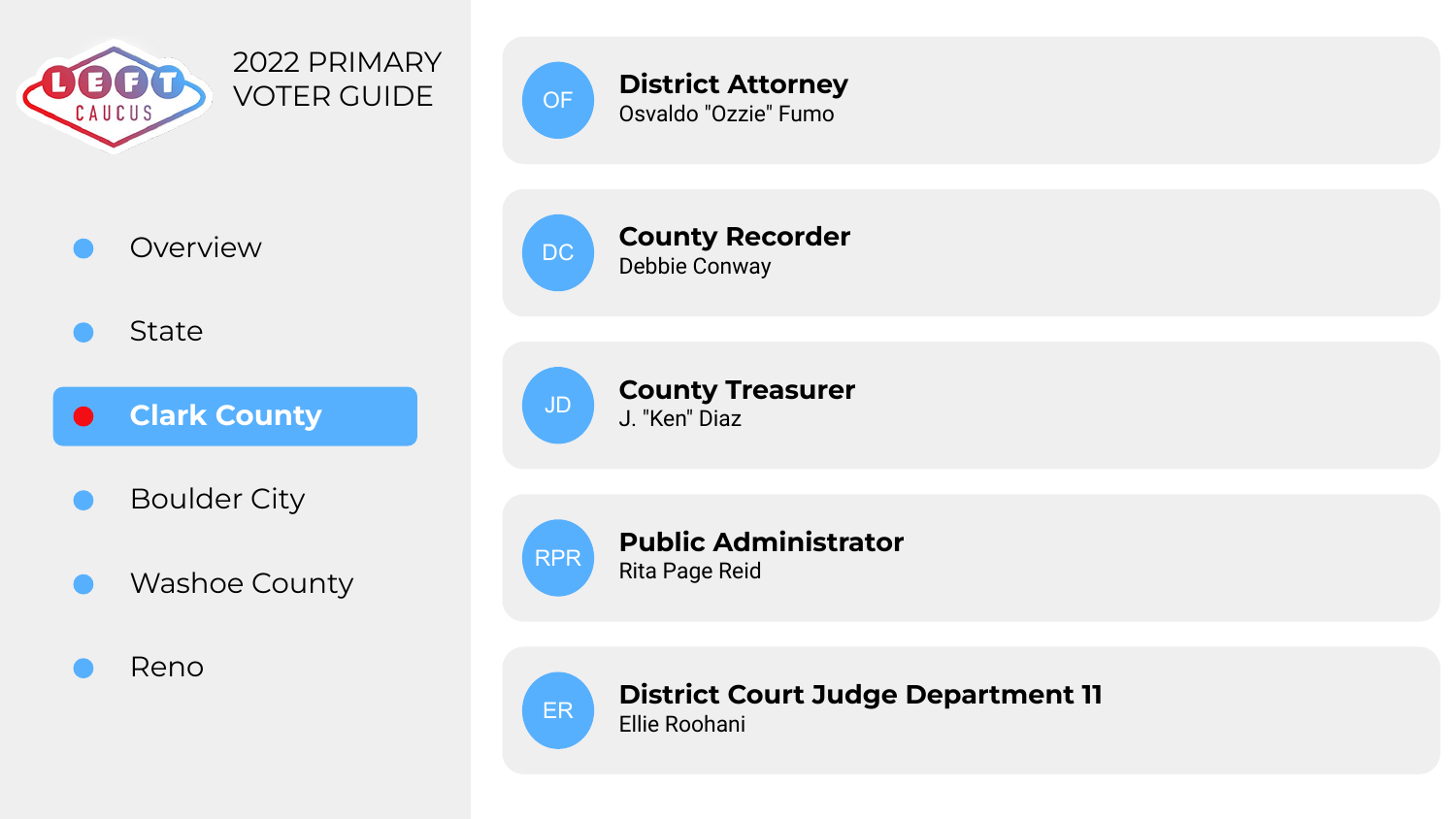

State

### **Clark County**

Boulder City

Washoe County

#### Reno



Although we recognize the inherent hazard posed by the police, the enormity of their budgets, and the extreme dangers of their militarization, we also recognize that the position of Clark County sheriff affects the lives of too many Nevadans to be ignored. As both Stan Hyt and Tom Roberts have close ties to far-right groups, unrepentant racists, and dangerous conspiracy theorists, we are recommending the election of Kevin McMahill, who has openly opposed violent extremism and who has repeatedly called for addressing of houselessness, mental health issues, and addiction through responses not involving law enforcement.



**Justice of the Peace Las Vegas Twnsh Department 6** AM Augusta Massey



**Justice of the Peace Las Vegas Twnsh Department 7** MB Max Berkley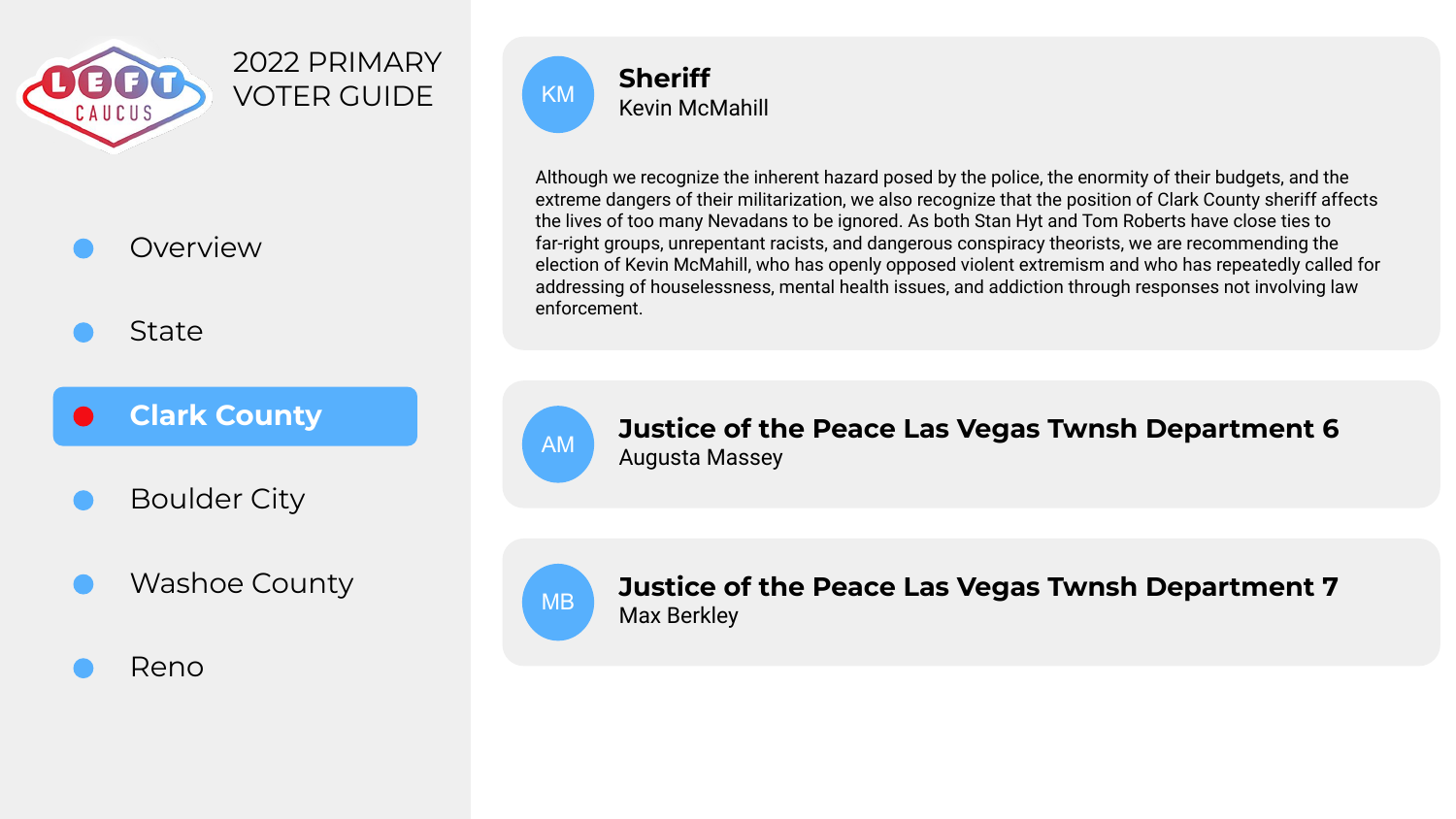

# Overview

**State** 

**Clark County**  $\bullet$ 

- Boulder City
- Washoe County

Reno



**Justice of the Peace Las Vegas Township Department 9**  $J_{\rm BB}$  Joe Bonaventure



**Justice of the Peace Las Vegas Township Department 10** CD Cybill Dotson



**Justice of the Peace Las Vegas Township Department 13** RS Rebecca Saxe



**Justice of the Peace Las Vegas Township Department 16** NW Nadia Wood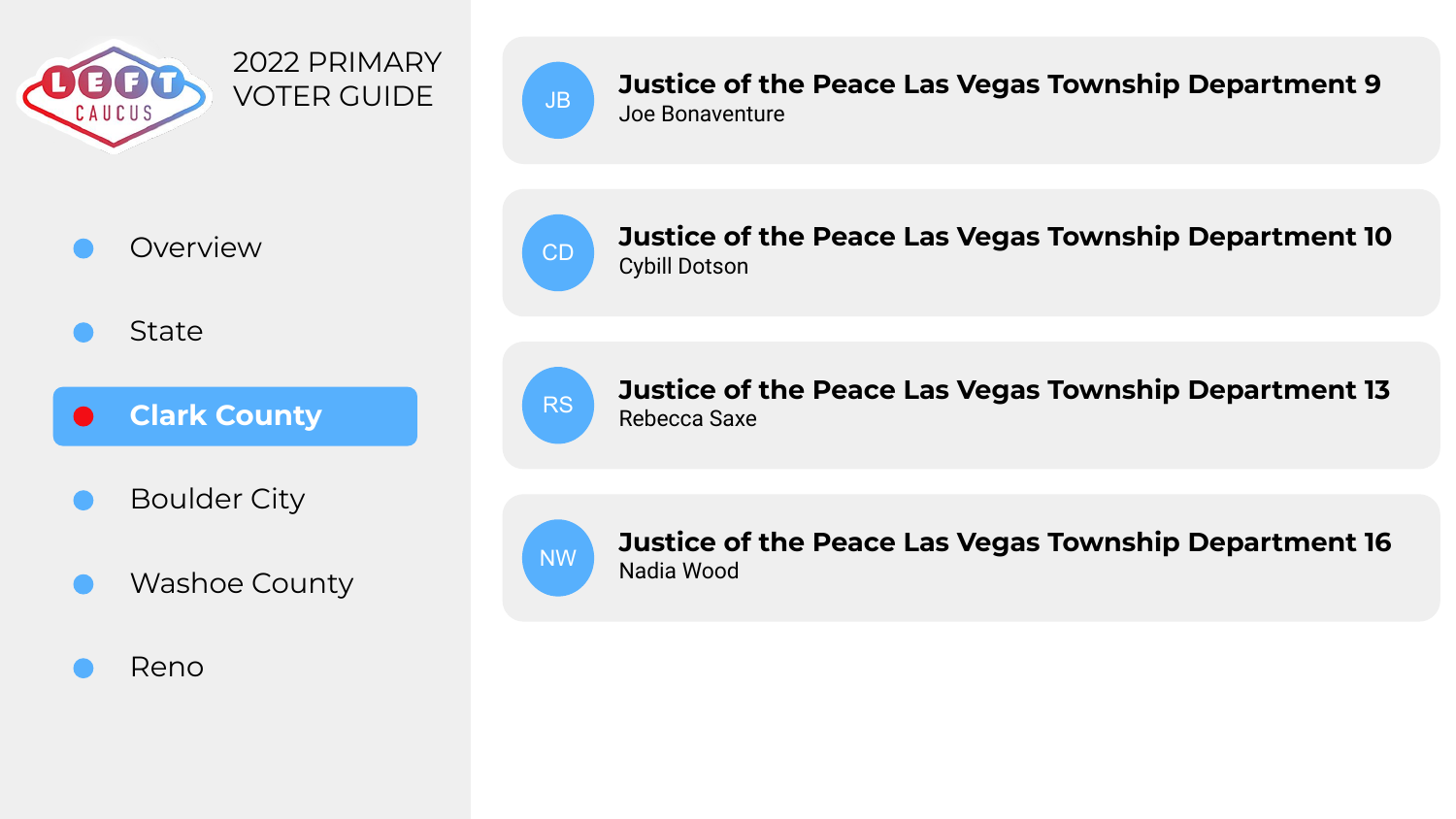

State

**Clark County**  $\bullet$ 

- Boulder City
- Washoe County

Reno



### **City of Henderson City Council Ward 3**

Steve Rice Jodi Tyson

While we have no recommendation for this race, we do feel it's important to point out the Democrats running.



**City of Las Vegas City Councilman Ward 2** ES **Erika "Doc Smith" Smith** 



**City of Las Vegas City Councilman Ward 6** NB Nancy Brune



**City of Las Vegas Municipal Court Judge Department 6** AD Angela Dows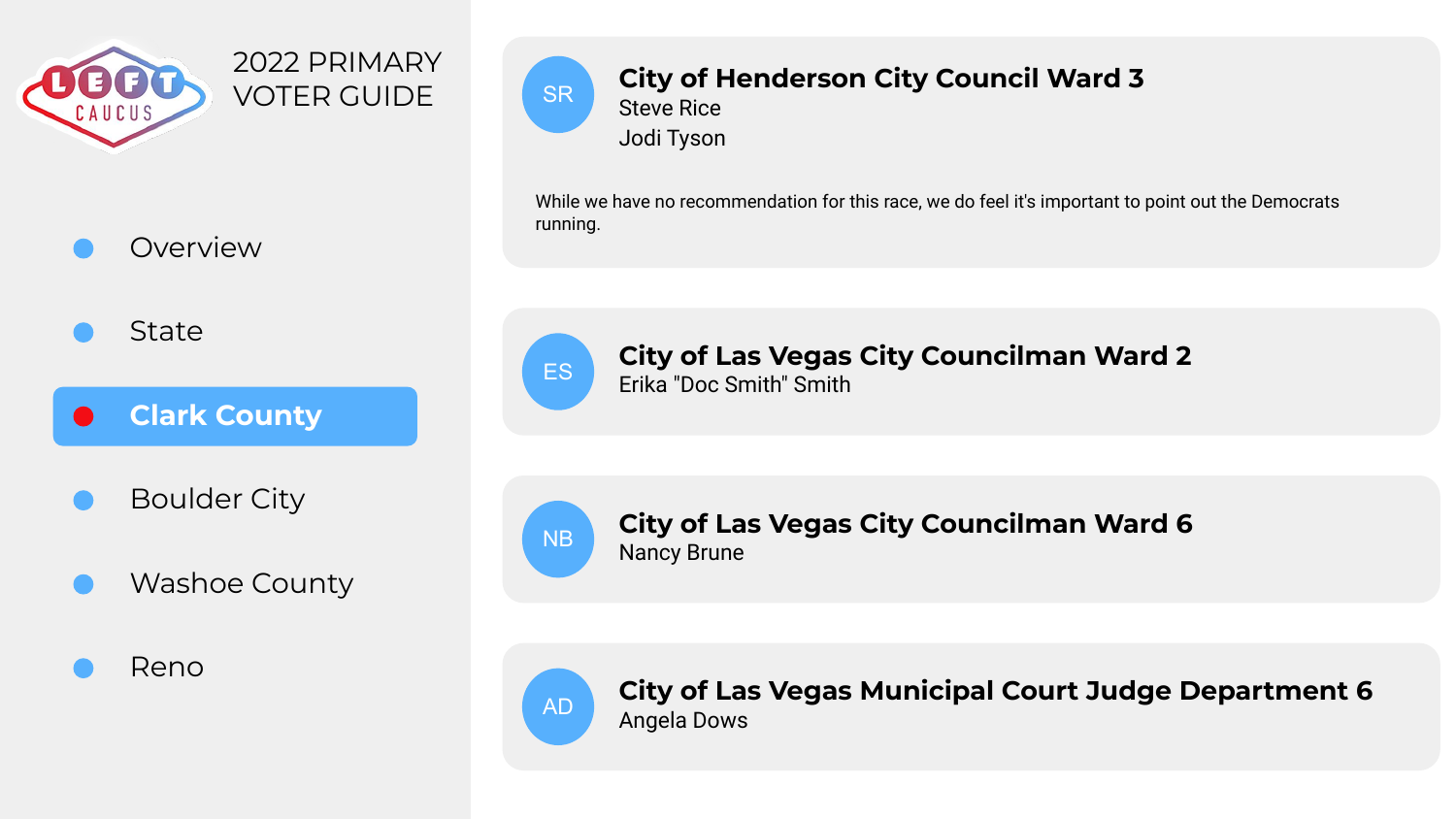

# Overview

State

**Clark County**  $\bullet$ 

- Boulder City
- Washoe County

Reno



PS Pat Spearman

**North Las Vegas City Council Ward 1**  $\overline{IB}$  Isaac E. Barron

**North Las Vegas Mayor**



**North Las Vegas City Council Ward 3** Jovan Jackson JJ



**North Las Vegas Municipal Court Judge, Dept. 1** JM Jonathan MacArthur



**North Las Vegas Municipal Court Judge, Dept. 2** CK Courtney Ketter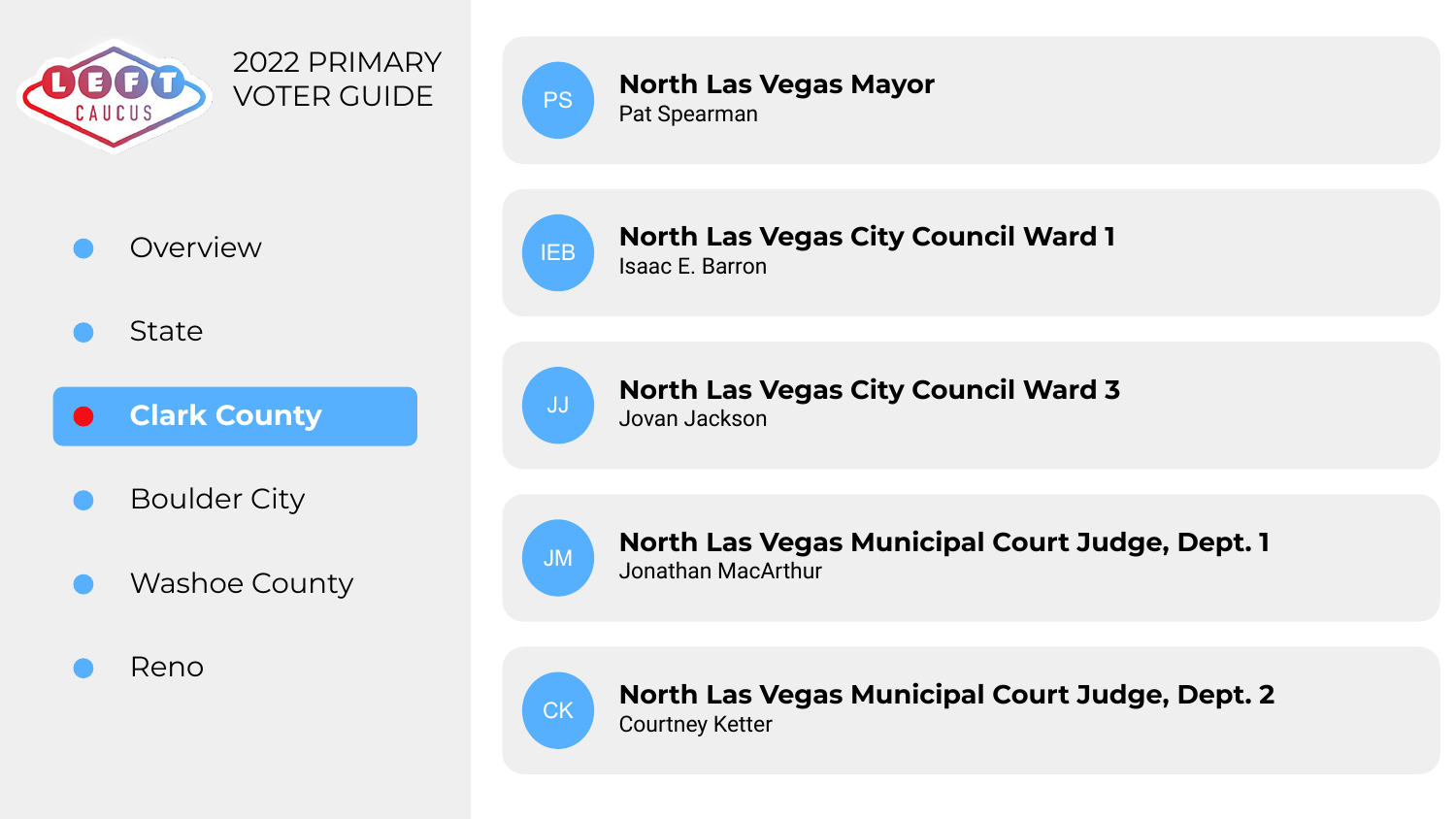



**Boulder City Council** JAH **Boulder City Cou**<br>James Adams Howard



## State

### Clark County

**Boulder City**  $\bullet$ 

- Washoe County
- Reno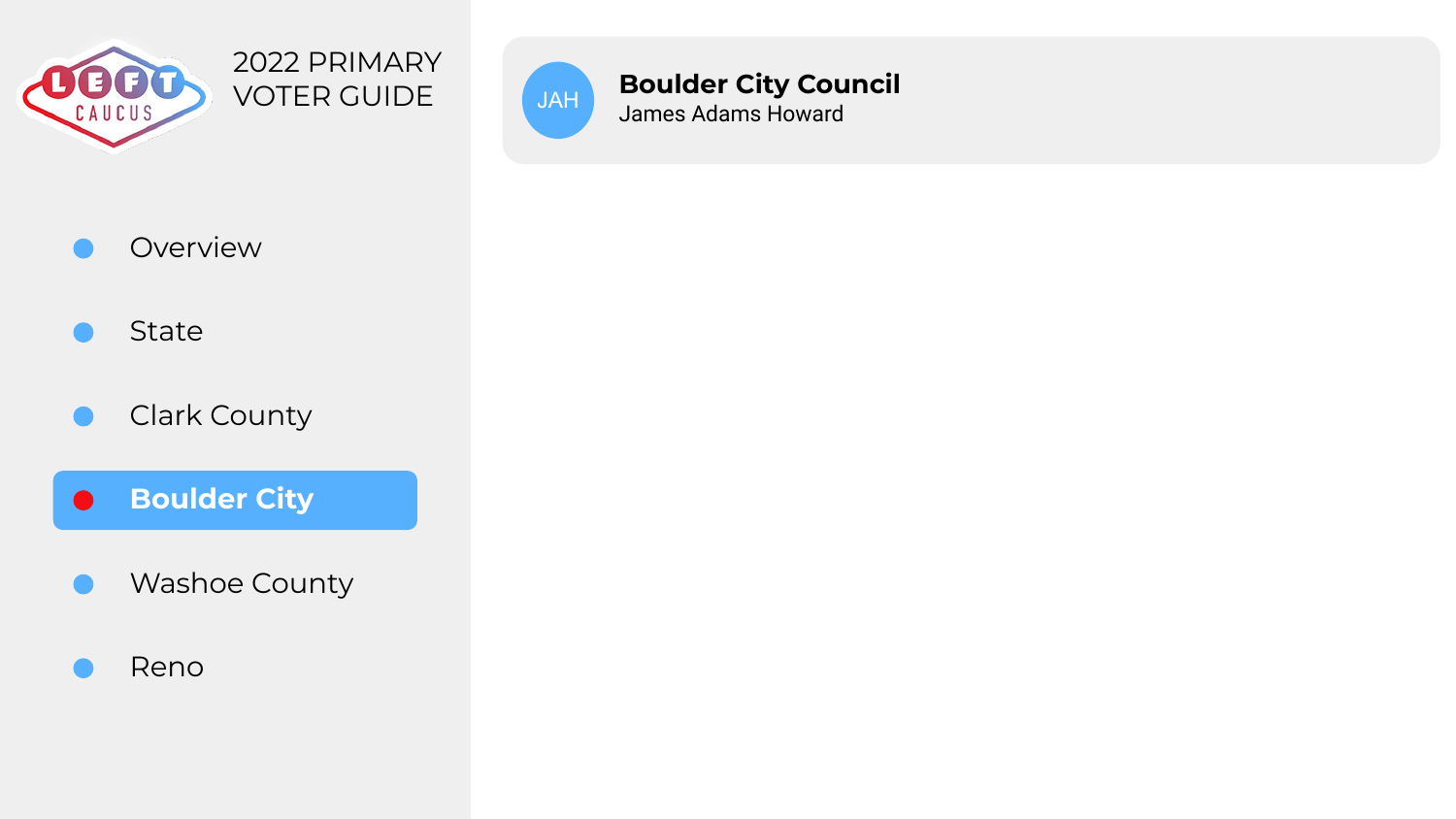

# Overview

**State** 

- Clark County
- Boulder City



Reno



#### **State Assembly District 25** SLRH State Assembly<br>Selena La Rue Hatch

BL Brian Lee



**State Assembly District 30** NCA Natha C. Anderson

**State Assembly District 27**



#### **County Commission District 2**  $KL$  Keith Lockard



**County Commission District 5** EL Edwin Lyngard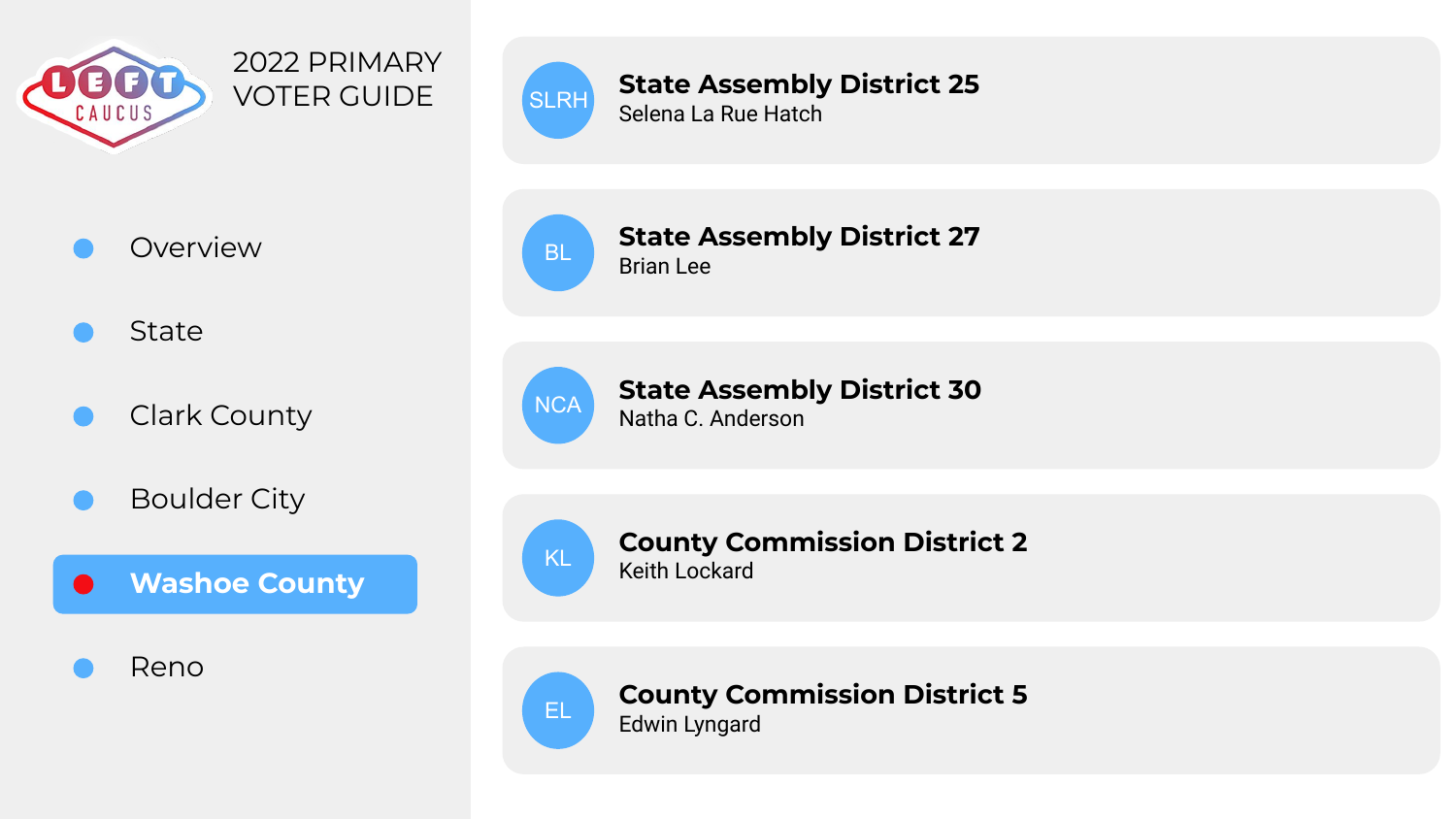

# Overview

**State** 

Clark County

Boulder City



Reno



#### **County Assessor** WJJ **COUTTLY ASSESSOR**<br>Wendy Jauregui-Jackins

#### **County Public Administrator** MS **County Pu**<br>Molly Stewart



#### **School Board Trustee, District C** JR Joseph "Joe" Rodriguez



# **School Board Trustee, District D**